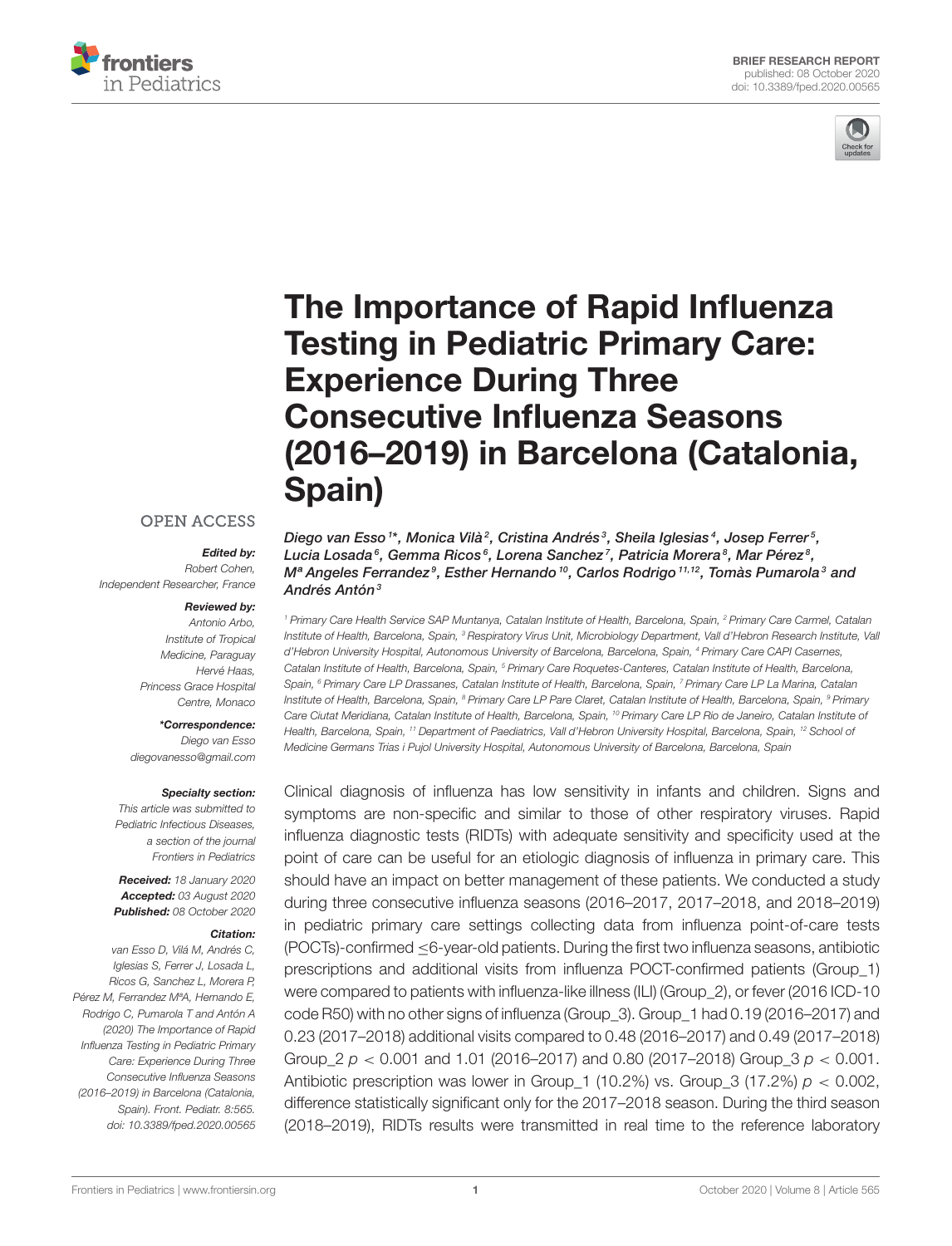ia the cloud, which strengthens the monitoring of circulating influenza viruses in the community. In our experience, the use of POCTs has a great potential in primary care specially in infants and young children in which the diagnosis maybe missed due to non-specific signs and symptoms.

Keywords: influenza, primary care, children, rapid influenza diagnostic test (RIDT), point of care test (POCT), pediatrics, respiratory viral infection

### INTRODUCTION

Influenza virus is an important cause of respiratory illness among infants and children. The burden of influenza in pediatric primary care is not well-known as patients are seldom investigated for virologic evidence of influenza. Morbidity is highest in children with attack rates of 30% or more [\(1,](#page-6-0) [2\)](#page-6-1). In day care attendees rates up to 50% have been reported [\(1\)](#page-6-0). Cromer et al. [\(3\)](#page-6-2) estimated the burden of influenza in England and reported that the highest influenza admission rates are found in children  $\lt$  5 years (1.9/1,000) and that infants  $\lt$  6 months had the highest consultation rates. Poehling et al. [\(4\)](#page-6-3) reported in USA a rate of influenza hospitalization of 0.4 per 1,000 children and 50 clinic visits attributable to influenza per 1,000 children during the 2002–2003 season, and 1,5 hospitalizations and 97 clinic visits per 1,000 children during the 2003–2004 season showing a great variability of the burden of disease between seasons, a fact that may be partially attributed to the specific circulating viruses in each season [\(1,](#page-6-0) [2\)](#page-6-1). Neuzil et al. [\(5\)](#page-6-4), in a 25-year-prospective study also confirmed that influenza is a common infection in healthy children <5 years with a high burden of influenza related consultations. Mortality rates caused by seasonal influenza are generally low in children (<1/100,000 people per year) [\(1\)](#page-6-0). Children play a key role in the transmission of influenza as they act spreading the disease in the community. Morbidity in this age group is higher than in adults due to limited pre-existing immunity, close contact in schools or day care, hygienic habits and due to their higher viral load and persistent shedding [\(6\)](#page-6-5).

Clinical diagnosis of influenza is difficult in infants and young children because of non-specific signs and symptoms. Fever, cough and nasal congestion are symptoms of most viral respiratory infections. In their study, Peltola et al. [\(7\)](#page-6-6) reported that both sensitivity and positive predictive value of clinical diagnosis were low (38 and 32%, respectively). Myalgia, headache, and malaise, useful features for a clinical diagnosis in older children and adults, are not useful in infants and young children unable to reliably describe them [\(8\)](#page-6-7).

In the absence of a confirmed influenza microbiologic diagnosis using point-of-care tests (POCTs) in primary care settings, infants and young children are more frequently attended in hospitals, submitted to laboratory tests, and receive unnecessary antibiotics [\(9\)](#page-6-8). The percentage of patients with an unspecific diagnosis of viral infection who receive antibiotic treatment is high but varies widely depending on the country's antibiotic policy and the site in which the patient is diagnosed (emergencies, primary care, or hospital). The consequence of an unspecific diagnosis is that patients often need to be reassessed if the symptoms persist, increasing the burden on the healthcare system.

The primary objectives of this study, during the first two consecutive influenza seasons (2016–2017 and 2017–2018), were the comparison of antibiotic prescriptions and the number of additional consultations to healthcare centers 10 days after diagnosis between children with POCT-confirmed influenza in the primary care office with those diagnosed of influenza like illness (ILI) or fever when no other signs of influenza were apparent. During the third consecutive season (2018– 2019), weekly results of RIDTs in children  $\leq 6$  years reported from primary care were compared with influenza cases of the reference hospital and the sentinel influenza surveillance system of Catalonia (Spain). Our secondary objectives were to (i) describe and compare the clinical signs and symptoms between positive and negative influenza patients, as well as between influenza A (IAV) and B (IBV) virus infections, (ii) compare the performance of the Sofia test to a real-time reverse transcription polymerase chain reaction (RT-PCR) analysis, which is the current gold standard.

### MATERIALS AND METHODS

We conducted a descriptive, prospective, longitudinal study during three consecutive influenza seasons (2016–2017, 2017– 2018, and 2018–2019) in four (first season) and seven (second and third seasons) primary care centers of Barcelona, involving a total of 22 pediatricians. This study was reviewed and approved by the ethics committee of IDIAP Jordi Gol (P16/135) and conducted in compliance with the Declaration of Helsinki and the principles of Good Clinical Practices.

During the first two seasons, eligible participants included children ≤6 years presenting either (i) axillary temperature ≥38◦C or (ii) axillary temperature between 37.2 and 38.0◦C with rhinorrhoea, nasal congestion, or cough within 72 h from symptom onset. No exclusion criteria were established. Nasopharyngeal swabs from enrolled patients were collected in a tube with viral transport medium. Patients were asked to complete a diary for 10 days to assess clinical symptoms, antibiotic treatment taken during this period, and the additional visits at any healthcare service. This information was collected by a phone call, maximum 3 attempts, starting the first working day after the 10-days period.

Before enrolment in the study for the first two seasons, written and informed consent was obtained from parents or legal guardians concerning sample collection and follow-up. Eligible patients who were not willing to sign informed consent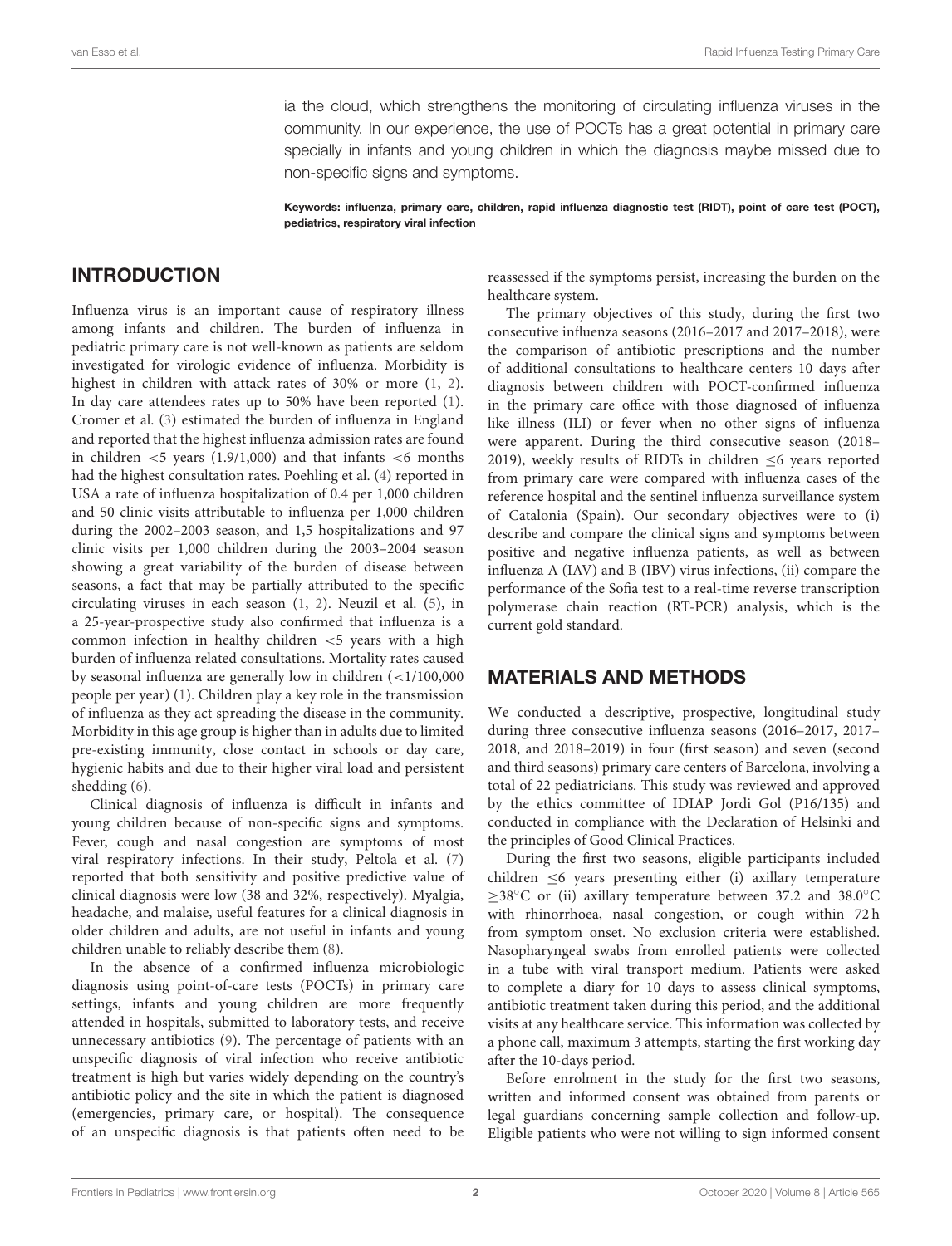were not tested. During the third season, no clinical data were collected, and no follow-up or microbiological comparison with a molecular assay were done. Therefore, informed consent was not required. Data of the third season were collected in the seven primary care centers and transmitted in real time through a cloud system to the microbiology laboratory and were compared weekly with data of hospital patients and cases reported by the sentinel respiratory virus surveillance system of Catalonia.

During the first season (2016–2017), respiratory specimens were tested in parallel using two rapid tests: Sofia® Influenza A+B (Quidel, US), which is an immunofluorescence nucleoprotein antigen detection-based test, and Cobas <sup>R</sup> Liat<sup>®</sup> (Roche Diagnostics, Spain), an automated multiplex RT-PCR based assay, as described previously [\(10\)](#page-6-9). Both assays were used according to the user's manual to give results concerning influenza infection within 15 (Sofia®) and 20 min (Cobas<sup>®</sup> Liat®). Residual volume of all respiratory specimens were kept frozen at primary care centers until they were sent to the laboratory for the definitive influenza confirmation at the end of the season by a commercial, one-step, multiplex, RT-PCR assay (Allplex<sup>TM</sup>, Respiratory Panel Assay, Seegene, South Korea), which is the current routine respiratory virus confirmation technique in the hospital's reference laboratory. Since Sofia $^{\circledR}$  and Cobas $^{\circledR}$  Liat $^{\circledR}$  showed similar and adequate sensitivities and specificities in this patient cohort during the first season (2016–2017) [\(10\)](#page-6-9), Sofia $\mathcal{B}$  was the only test used during the second season and after running the test in primary care, residual volume of specimens was kept frozen and were used for definitive influenza confirmation using the same procedure as the first season. During the third season, Sofia® tests further provided real time results through a cloud system to the reference laboratory. No clinical data were collected during the third season and no confirmation RT-PCR was performed.

Regarding the statistical analysis, antibiotic treatment and use of primary care healthcare services for enrolled patients with a confirmed influenza diagnosis (Group 1), which were obtained through 10 days follow up, were compared with data collected from electronic health records of patients with similar age, geographic area, time period, an attended in other primary care centers. For comparison, 2 groups were established: patients coded J11 (ILI with no influenza virus confirmation; Group 2) and patients coded R50 (fever of other or unknown origin; Group 3). All these codes are included in the ICD-10 2016 classification.

Univariate methods were used to describe the sampling. Comparison of antibiotic consumption and frequency of consultations at the healthcare center was performed by comparative statistics using bivariate analysis (χ2 and Student's t-test). A  $P < 0.05$  was considered to be significant.

The sensitivity, specificity, positive (PPV) and negative (NPV) predictive values, and inter-rate agreement (Cohen's kappa, k) for both RIDTs in comparison with routine PCR assay were determined using MedCalc<sup>®</sup> Statistical Software v18.9.1 (MedCalc® bvba, Belgium).

Weekly data provided by the sentinel surveillance network for acute respiratory infections coordinated by the Public Health Agency of Catalonia (Spain), available at: [https://canalsalut.gen](https://canalsalut.gencat.cat/ca/professionals/vigilancia-epidemiologica/pla-dinformacio-de-les-infeccions-respiratories-agudes-a-catalunya-pidirac/index.html#googtrans(ca|en)) [cat.cat/ca/professionals/vigilancia-epidemiologica/pla-dinforma](https://canalsalut.gencat.cat/ca/professionals/vigilancia-epidemiologica/pla-dinformacio-de-les-infeccions-respiratories-agudes-a-catalunya-pidirac/index.html#googtrans(ca|en))

[cio-de-les-infeccions-respiratories-agudes-a-catalunya-pidirac/i](https://canalsalut.gencat.cat/ca/professionals/vigilancia-epidemiologica/pla-dinformacio-de-les-infeccions-respiratories-agudes-a-catalunya-pidirac/index.html#googtrans(ca|en)) [ndex.html#googtrans\(ca|en\)](https://canalsalut.gencat.cat/ca/professionals/vigilancia-epidemiologica/pla-dinformacio-de-les-infeccions-respiratories-agudes-a-catalunya-pidirac/index.html#googtrans(ca|en)) were compared with data collected in the present study from primary care centers and data collected from the reference hospital.

# RESULTS

During the first season, a total of 189 nasopharyngeal samples were collected, of which 93 (49%) were positive for influenza virus. Some data of this first season have been previously published [\(10\)](#page-6-9) and are included in this three-season comparison of clinical data, antibiotic use and additional visits. During the first season only influenza A circulated, and a small number of tests was performed in comparison to the following season. During the second and third seasons, both influenza A and B circulated, and the number of nasopharyngeal tests was much higher, 610 tests with 391 (64%) positive and 856 with 443 (52%) positive, respectively.

Study demographics and clinical signs and symptoms during the 2016–2017 and 2017–2018 seasons are summarized in **[Table 1](#page-3-0)**. The mean age of children with POCT-confirmed influenza virus infection was 31 months for the 2016–2017 season and 37 months for the 2017–2018 season. Patients presented long-lasting clinical signs and symptoms: mean duration of fever  $>$  5, cough  $>$  8, and rhinorrhoea  $>$  8 days. Duration of fever (5) vs. 4 days,  $P < 0.01$ ), cough (8 vs. 7 days,  $P = 0.045$ ), and feeding difficulties (i.e., anorexia; 5 vs. 4 days;  $P = 0.036$ ) were significantly longer in influenza-positive patients during the first season. The same trend was also observed in the second season, in which rhinorrhoea also lasted significantly longer (9 vs. 7 days,  $P < 0.001$ ). During the 2016–2017 season, differences between symptoms and clinical signs from patients with confirmed IAV or IBV could not be calculated because IBV did not circulate. However, during the 2017–2018 season, when both influenza viruses circulated, no clinical differences were observed.

Antibiotic consumption data and additional reassessment visits during the 2016–2017 season have already been published [\(10\)](#page-6-9), except that in this analysis Group 3 only includes patients having a diagnosis of fever (R50) without any microbiologic confirmation (**[Table 2](#page-4-0)**). For both seasons, influenza-confirmed patients (i.e., Group 1) received fewer antibiotics during the 10 days after influenza diagnosis compared with Group 3 (2016– 2017: 4.4% vs. 11.5; 2017–2018: 10.2 vs. 17.2%), but this difference was only statistically significant during the 2017–2018 season (P  $= 0.002$ ). Influenza-confirmed patients in both seasons showed significant lower additional visit rate (2016–2017: 0.19 additional visits per patient; 2017–2018: 0.23) compared to Group 2 (2016– 2017:0.48,  $P = 0.001$ ; 2017-2018: 0.49,  $P < 0.001$ ) and Group 3  $(2016-2017: 1.01, P = 0.001; 2017-2018: 0.80, P < 0.001).$ 

Both RIDTs used in our study showed high sensitivities and specificities (**[Table 3](#page-4-1)**), with excellent agreement with definitive results provided by routine PCR-based assay (gold standard), which is in line with previous manuscripts in pediatric population [\(11,](#page-6-10) [12\)](#page-6-11). Sofia $^{\circledR}$  showed high sensitivity and specificity for IAV, particularly for A(H1)pdm09 strains but also for A(H3), specificity for IBV was excellent, but its sensitivity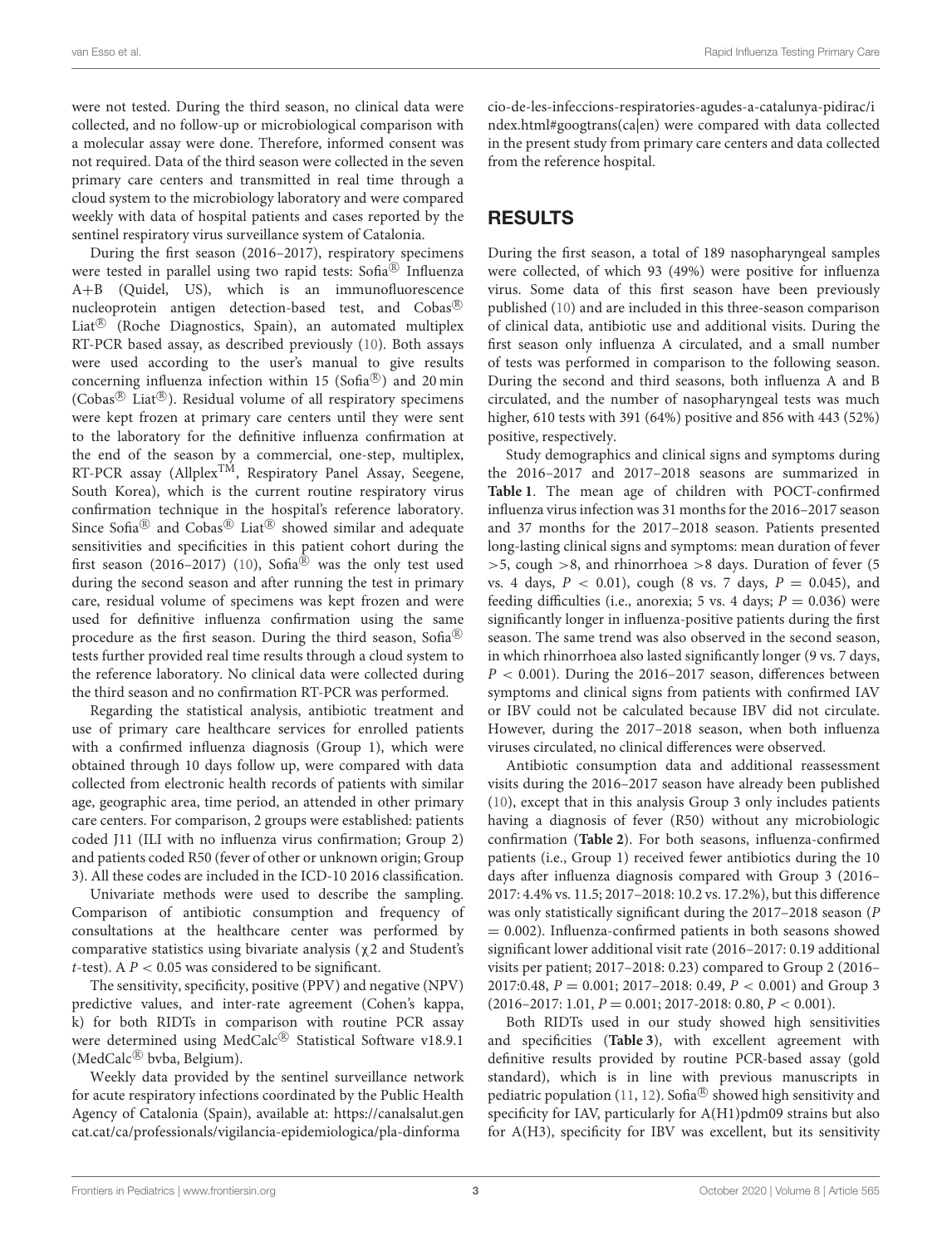<span id="page-3-0"></span>TABLE 1 | Study demographics and clinical signs & symptoms of included patients.

|                                      | Season 2016-2017 ( $N = 189$ )* |                                     |        | Season 2017-2018 ( $N = 610$ )                    |                                      |         |                              |                                |       |
|--------------------------------------|---------------------------------|-------------------------------------|--------|---------------------------------------------------|--------------------------------------|---------|------------------------------|--------------------------------|-------|
|                                      | IAV<br>$(N = 91)$               | Influenza<br>negative<br>$(N = 93)$ | Ρ¥     | Influenza<br>positive (A<br>or $B$ ;<br>$N = 391$ | Influenza<br>negative<br>$(N = 219)$ | P       | <b>IAV</b><br>$(N = 207)$ ** | <b>IBV</b><br>$(N = 181)^{**}$ | P     |
| Age, months:<br>mean, (SD; range)    | 31.2<br>(16.5; 4–60)            | 25<br>$(14 - 60)$                   | 0.05   | 36.9<br>$(18.7; 2 - 72)$                          | 26<br>$(18.8; 3 - 72)$               | < 0.001 | 33.9<br>$(18.8; 2 - 72)$     | 40.4<br>$(17.9; 3 - 72)$       | 0.47  |
| Sex: male/female                     | 43/48                           | 41/52                               | 0.61   | 179/212                                           | 128/91                               | 0.003   | 99/108                       | 80/101                         | 0.001 |
| Mean duration of symptoms: days (SD) |                                 |                                     |        |                                                   |                                      |         |                              |                                |       |
| Fever                                | 5.36(2.16)                      | 4.02(2.07)                          | < 0.01 | 5.62(2.02)                                        | 4.37(2.12)                           | < 0.001 | 5.63(2.02)                   | 5.60(2.04)                     | 0.90  |
| Max. temperature<br>$^{\circ}$ C     | 38.9 (0.52)                     | 38.7 (1.14)                         | 0.28   | 38.8 (0.54)                                       | 38.8 (0.59)                          | 0.126   | 38.9 (0.51)                  | 38.8 (0.57)                    | 0.158 |
| Rhinorrhoea                          | 8.73 (3.74)                     | 7.68 (4.20)                         | 0.79   | 8.52(4.07)                                        | 7.47(4.48)                           | 0.005   | 8.58(4.23)                   | 8.42(3.89)                     | 0.713 |
| Cough                                | 8.23(3.71)                      | 6.99(4.50)                          | 0.045  | 7.70(4.28)                                        | 5.94(4.25)                           | < 0.001 | 8.05(4.25)                   | 7.26(4.30)                     | 0.077 |
| Irritability                         | 3.81(3.66)                      | 3.20(2.98)                          | 0.20   | 3.11(3.33)                                        | 2.71(3.04)                           | 0.160   | 3.30(3.23)                   | 2.90(3.45)                     | 0.249 |
| Anorexia                             | 5.06(2.97)                      | 4.12(3.04)                          | 0.036  | 4.44(3.90)                                        | 3.40(3.55)                           | 0.002   | 4.42(3.82)                   | 4.48(4.00)                     | 0.892 |
| Vomiting                             | 0.73(1.50)                      | 0.73(1.84)                          | 0.99   | 0.80(1.51)                                        | 0.69(1.43)                           | 0.387   | 0.87(1.53)                   | 0.71(1.45)                     | 0.281 |
| Diarrhea                             | 1.02(2.01)                      | 0.73(1.81)                          | 0.30   | 0.76(1.81)                                        | 1.20(2.65)                           | 0.02    | 0.79(1.87)                   | 0.73(1.74)                     | 0.734 |
| Headache                             | 0.98(2.00)                      | 0.46(1.25)                          | 0.037  | 0.83(1.75)                                        | 0.43(1.36)                           | 0.005   | 0.75(1.61)                   | 0.90(1.86)                     | 0.428 |
| Myalgia                              | 0.86(1.73)                      | 0.40(1.34)                          | 0.046  | 1.10(1.96)                                        | 0.46(1.45)                           | < 0.001 | 1.08(1.84)                   | 1.12(2.70)                     | 0.822 |

\*IBV did not circulate during the 2016–2017 season \*\*3 patients had a combined A+B infection (not included in this analysis);  $*P < 0.05$  is significant. IAV, influenza A virus; IBV, influenza B virus; N, number of patients.

was slightly lower than what has been previously reported in the literature [\(11\)](#page-6-10).

During the third season (2018–2019), weekly distribution of primary care positive RIDTs results were compared to those obtained from (i) the reference hospital and (ii) the Catalan sentinel influenza surveillance system. The first influenzaconfirmed cases from both primary care and reference hospital were detected between 1 and 2 weeks earlier than those of the surveillance system during the initial steps of the seasonal influenza epidemic (**[Figure 1](#page-5-0)**).

### **DISCUSSION**

Influenza in healthy children can be associated with severe morbidity and mortality [\(6\)](#page-6-5) although in most cases it is a self-limited and usually uncomplicated disease that needs only symptomatic treatment. Hence, it is crucial to have a microbiological diagnosis in few minutes to confirm the respiratory infection due to influenza virus in the primary care setting, in those cases in which the clinician cannot make an accurate clinical diagnosis, usually infants and young children which may present with high fever as the only symptom, or when pre-existing health condition may warrant antiviral treatment. In recent years, sensitive and specific RIDTs have been commercialized for such purpose, either based on antigen (Sofia<sup>®</sup>) or nucleic acid detection (Cobas<sup>®</sup> Liat<sup>®</sup>) [\(12](#page-6-11)-14). The latter is often more sensitive, but its higher cost can represent an economic burden to the healthcare system in many countries, a fact that may hinder its use in daily clinical practice. In our previous manuscript of the first season [\(10\)](#page-6-9), the molecular RIDT (Cobas $^{\circledR}$  Liat $^{\circledR}$ ) showed a slightly higher sensitivity than

the immunofluorescent assay (Sofia®), and thus the overall accuracy of diagnosis improved, although the difference was not statistically significant. On this basis we considered that the immunofluorescence, nucleoprotein, antigen detection-based test (Sofia<sup>®</sup>), was adequate for pediatric primary care patients because their viral load is very high in nasopharynx, especially at the onset of the symptoms and therefore we used it as the only test during the following two seasons.

Based on our experience, RIDTs are an excellent tool for primary care pediatricians to correctly confirm influenza infection in infants and young children presenting non-specific symptoms. In the US, RIDTs aim to identify patients who can benefit of oseltamivir treatment started within the first 48 h after the onset of symptoms. However, in other countries, where antiviral treatment is not an usual option in primary care, the use of RIDTs have other purposes such as: (i) minimizing the use of antibiotics, (ii) making an aetiological diagnosis that reassures the patient, and (iii) explaining the possible evolution of the disease, thus enhancing the trust of families in their healthcare provider.

In our study, as shown in **[Table 2](#page-4-0)**, patients with a clinical diagnosis of influenza-like illness (Group 2) or diagnosed initially as fever (Group 3) doubled or tripled the number of additional consultations in comparison with RIDT-confirmed patients (Group 1). Prolonged symptoms and uncertainty about their cause are often the reasons for families to revisit their pediatrician or attend the emergency room. On the other hand, influenza-confirmed patients had less additional visits in primary care because the expected evolution of disease can be better explained to the family based on the certainty of an objective test. The additional visits for the same process make an important difference as the healthcare system is usually under pressure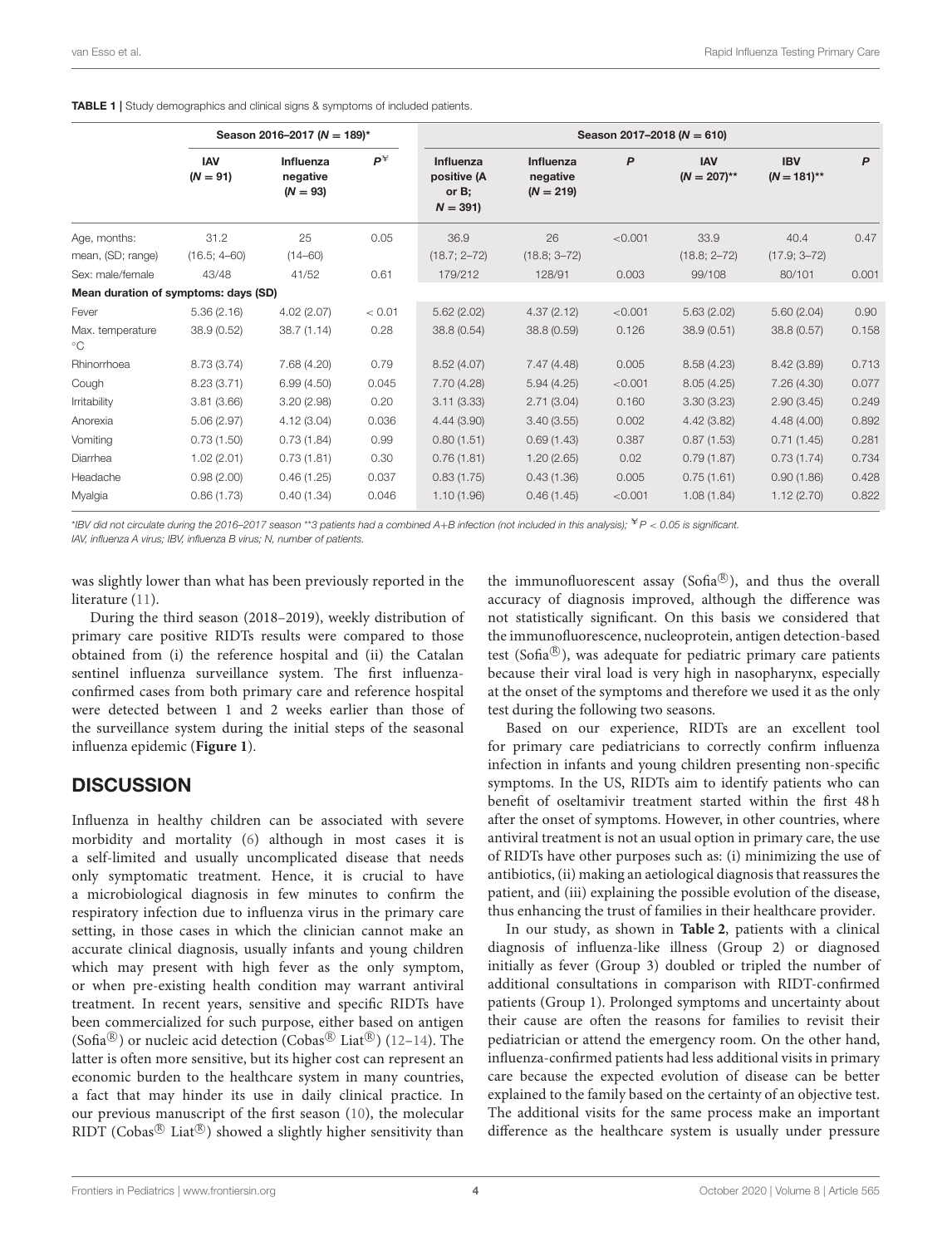#### <span id="page-4-0"></span>TABLE 2 | Comparison of antibiotic treatment and additional visits in primary care in the different influenza diagnosis groups.

|                                           | Group 1*         |                  | Group $2^*$      |                  | Group $3§$       |                  | $P^{\gamma}$<br>Group 1 vs.<br>Group 2 |           | $P^{\gamma}$<br>Group 1 vs.<br>Group 3 |           |
|-------------------------------------------|------------------|------------------|------------------|------------------|------------------|------------------|----------------------------------------|-----------|----------------------------------------|-----------|
|                                           | 2016-2017        | 2017-2018        | 2016-2017        | 2017-2018        | 2016-2017        | 2017-2018        | 2016-2017                              | 2017-2018 | 2016-2017                              | 2017-2018 |
| No subjects                               | 91               | 343              | 166              | 769              | 253              | 1029             |                                        |           |                                        |           |
| Age, months:                              | 31.2             | 35.9             | 34.0             | 39.8             | 27.3             | 32.1             | 0.23                                   | 0.002     | 0.07                                   | 0.002     |
| mean, (SD; range)                         | $(16.5; 4 - 60)$ | $(18.6; 2 - 72)$ | $(16.7; 6 - 60)$ | $(19.1; 1 - 72)$ | $(17.4; 6 - 60)$ | $(20.4; 0 - 72)$ |                                        |           |                                        |           |
| Antibiotic<br>treatment $n^{\circ}$ (%)   | 4(4.4)           | 35(10.2)         | 12(7.2)          | 62(8.1)          | 29(11.5)         | 177(17.2)        | 0.38                                   | 0.24      | 0.052                                  | 0.002     |
| Additional visits in<br>primary care (SD) | 0.19(0.45)       | 0.23(0.47)       | 0.48(0.98)       | 0.49(1.05)       | 1.01(1.57)       | 0.80(1.25)       | 0.001                                  | < 0.001   | < 0.001                                | < 0.001   |

\*Group 1: Influenza according to results of RT-PCR confirmation after RIDT.

 $*$  Control group 2: Influenza clinical diagnosis (J11).

§Control group 3: Diagnosis of fever (R50).

 $\gamma P < 0.05$  is significant.

ICD10 2016 coding: J11: Influenza, virus, not identified; R50: Fever of other and unknown origin.

Results of first season (N = 91) are based on final PCR, while results of second season (N = 343) are based on Sofia® test.

<span id="page-4-1"></span>

|  |  | TABLE 3   Sofia <sup>®</sup> vs. Allplex <sup>®</sup> , sensitivity, specificity, PPV, NPV, diagnostic accuracy, and Kappa values. |
|--|--|------------------------------------------------------------------------------------------------------------------------------------|
|--|--|------------------------------------------------------------------------------------------------------------------------------------|

| <b>Targets</b>      | No positive<br>specimens | <b>Sensitivity</b><br>% (95% CI) | <b>Specificity</b><br>% (95% CI) | PPV $%$<br>$(95\% \text{ Cl})$ | NPV $\%$<br>$(95\% \text{ Cl})$ | <b>Diagnostic</b><br>accuracy %<br>$(95\% \text{ Cl})$ | Kappa %<br>$(95% \text{ CI})$ | Agreement |
|---------------------|--------------------------|----------------------------------|----------------------------------|--------------------------------|---------------------------------|--------------------------------------------------------|-------------------------------|-----------|
| Influenza A         | 191                      | 91.0 (86.2–94.5)                 | 97.0 (94.8–98.4)                 | $94.1(90.1 - 96.5)$            | 95.2 (93.0–96.9)                | $94.9(92.9 - 96.5)$                                    | $0.887(0.848 - 0.925)$        | Excellent |
| H <sub>1pdm09</sub> | 123                      | 93.2 (87.5–96.8)                 | 83.3 (79.6–86.5)                 | 60.6 (55.6–65.4)               | 97.8 (95.9–98.8)                | 85.4 (82.4–88.1)                                       | 0.640 (0.574-0.706)           | Good      |
| H <sub>3</sub>      | 68                       | 87.2 (77.7–93.7)                 | 74.6 (70.7–78.3)                 | 33.5 (29.9–37.4)               | 97.5 (95.7-98.6)                | 76.2 (72.7-79.6)                                       | $0.367(0.293 - 0.441)$        | Moderate  |
| Influenza B         | 137                      | 74.4 (67.5–80.6)                 | 98.6 (97.0–99.5)                 | 95.8 (91.1-98.1)               | 89.9 (87.5-92.0)                | 91.3 (88.8-93.4)                                       | 0.780 (0.724-0.836)           | Good      |

CI, confidence interval; NPV, negative predictive value; PPV, positive predictive value.

due to the high number of consultations during the influenza season [\(15,](#page-6-13) [16\)](#page-6-14).

Antibiotic prescriptions were also reduced when patients had a confirmed RIDT confirmation of influenza, compared to those having a clinical diagnosis without microbiologic confirmation, although the differences were statistically significant only for the 2017–2018 season. Our results are in line with data published by other groups, like Tillekeratne et al. [\(17\)](#page-6-15), who showed a 20% decrease in the antibiotic prescription with the use of an POCT for influenza confirmation, and Jennings et al. [\(18\)](#page-6-16), who showed a five-fold increase of antibiotic prescriptions in clinical diagnosed patients. Egilmezer et al. [\(19\)](#page-6-17) recently published a systematic review of the impact of diagnosing influenza with a POCT in patients with acute respiratory tract infection. The main findings were that a positive POCT significantly increased the proper use of antivirals and decreased antibiotic prescriptions. Unfortunately, the number of papers addressing prospectively the impact of influenza POCTs on antibiotic treatment in pediatric primary care were only two out of the 30 papers included in this systematic review [\(19\)](#page-6-17). These papers confirm that decision-making process of an antibiotic prescription is vastly influenced by an accurate diagnosis [\(17,](#page-6-15) [20\)](#page-6-18).

One of the strengths of our study is that our data are based on the use of a POCT in pediatric primary care, while most of the published data come from emergency services or hospitalized patient cohorts [\(19\)](#page-6-17). A limitation of our study was that the data from clinically diagnosed patients without influenza confirmation or patients with fever (Groups 2 and 3) were extracted from the EHR of similar patients visited at other health care centers within the same geographical area, and although the system is capable of detecting any antibiotic prescription or visit to the primary health care system, these data could be higher due to over-the-counter purchased antibiotics or health care visits at private pediatricians or other health care providers. Data collected during the 10-days follow-up of RIDT-confirmed patients (Group 1) are more exact as they included any antibiotic prescription and health care visit. The differences between groups mentioned in this paper are therefore a bottom line and could be higher.

One of the results to be highlighted of this study is the value of real-time transmission of RIDTs results from pediatric primary care patients for the surveillance of influenza viruses for the whole community, as this system may detect early circulating strains. Still more, sentinel surveillance system data need usually a week from collection to publication whilst RIDTs and hospital results are daily real-time reported without any delay. Therefore, RIDTs data may be complementary to data collected traditionally through the sentinel surveillance systems.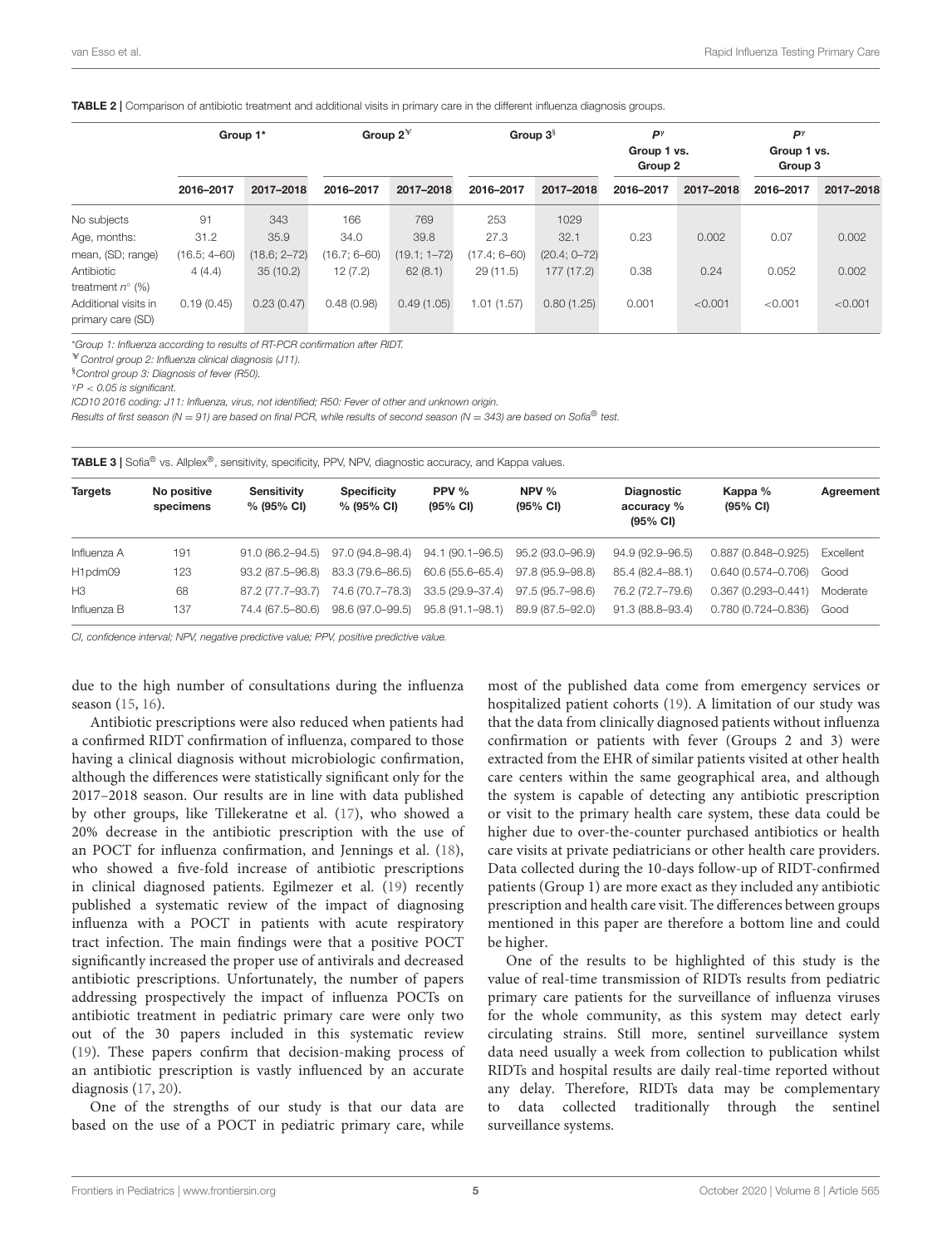

<span id="page-5-0"></span>In summary, the use of RIDTs has a great potential in primary care specially in infants and young children, allowing a better management of these patients, less additional consultations in primary care reducing therefore the burden of disease on the health care system. The results of the RIDTs done in primary care provide a good source of real-time surveillance data when a cloud system connected to the reference hospital is available.

## DATA AVAILABILITY STATEMENT

The datasets generated for this study will not be made publicly available. Confidentiality of patient data.

# ETHICS STATEMENT

The studies involving human participants were reviewed and approved by Idiap Jordi Gol. Evaluated 28/09/2016 and approved code number P16/135. Written informed consent to participate in this study was provided by the participants' legal guardian/next of kin.

# AUTHOR CONTRIBUTIONS

DE, MV, CR, TP, and AA conceived and designed the study. MV, SI, JF, LL, GR, LS, PM, MP, M<sup>a</sup>F, and EH recruited the patients performed point-of-care tests, preserved respiratory samples prior to the shipment to the reference hospital, and collected the clinical data. CA performed the laboratory influenza

confirmation test at the reference hospital. DE, CA, and AA analyzed and discussed results, drafted the manuscript, tables, and figures. CR and TP aided in interpreting the results. DE coordinated the execution of this study. All authors discussed the results and commented on the manuscript.

# FUNDING

This study was partially financed by an unrestricted grant from AstraZeneca Pharmaceutical Spain. The funders had no role in the study design, data collection and analysis, decision to publish, or preparation of the manuscript. Roche Diagnostics (Spain) and Werfen (Spain) provided reagents and equipment for the study. This study was also supported by the Spanish Ministry of Economy and Competitiveness, Instituto de Salud Carlos III, cofinanced by the European Development Regional Fund (ERDF) A way to achieve Europe, Spanish Network for Research in Infectious Diseases (REIPI RD16/0016/0003). CA was a recipient of a predoctoral fellowship from the Vall d'Hebron Research Institute, PRED-VHIR-2013.

# ACKNOWLEDGMENTS

We thank Irene Farré (IF Medical Writing) for providing medical writing support, Francesc Orfila for his statistical analysis, and Miguel Angel Muñoz for his help as head of the Primary Care Research Unit of the Catalan Institute of Health. We are indebted to the other members of the BCN\_FLU study group; study physicians: Josep M<sup>a</sup> Casanovas, Anna Bosch, Ingrid Subirana,